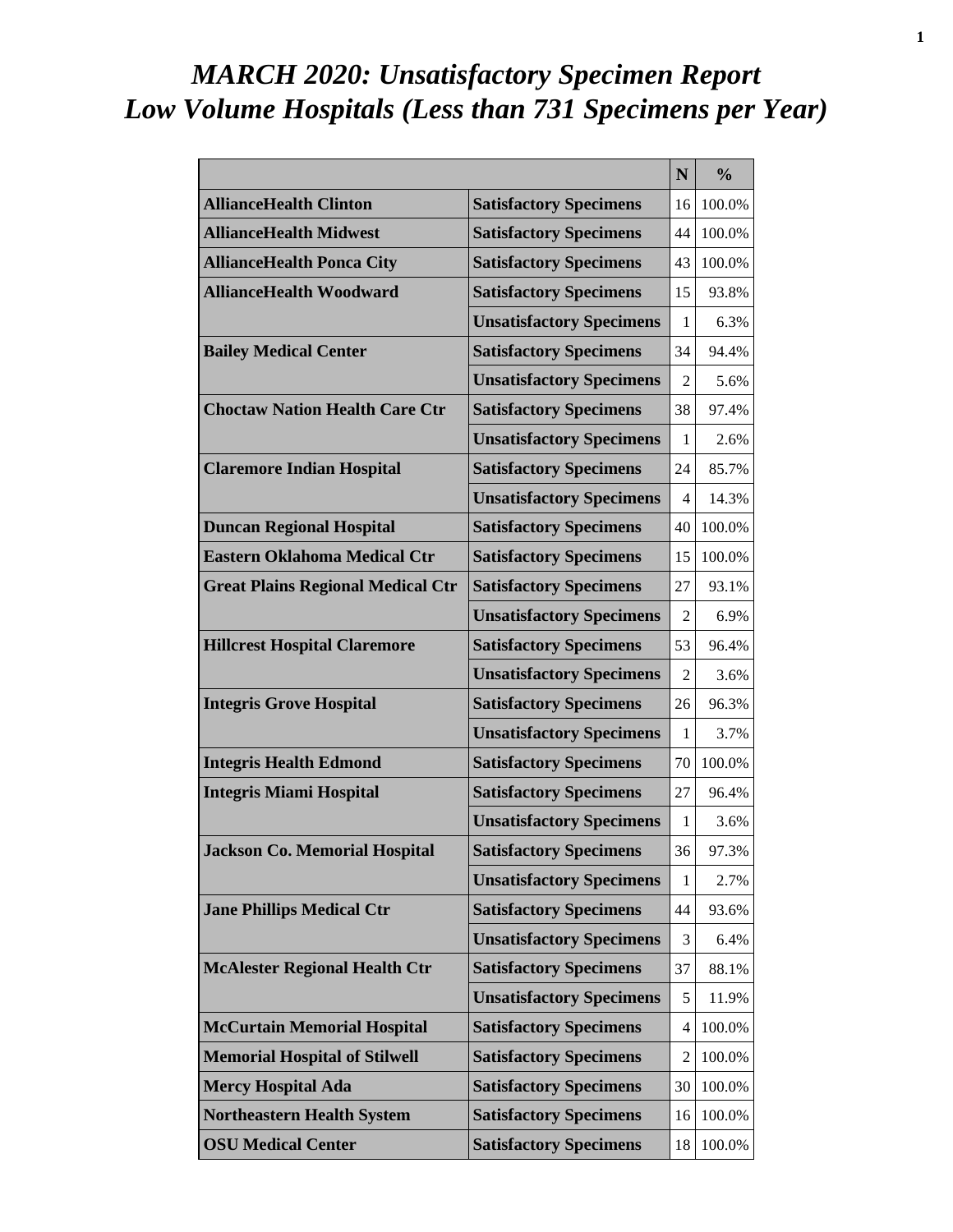# *MARCH 2020: Unsatisfactory Specimen Report Low Volume Hospitals (Less than 731 Specimens per Year)*

|                                        |                                 |    | $\frac{0}{0}$ |
|----------------------------------------|---------------------------------|----|---------------|
| <b>Southwestern Medical Center</b>     | <b>Satisfactory Specimens</b>   | 61 | 100.0%        |
| <b>St. John Owasso</b>                 | <b>Satisfactory Specimens</b>   | 26 | 96.3%         |
|                                        | <b>Unsatisfactory Specimens</b> |    | 3.7%          |
| <b>St. Mary's Regional Medical Ctr</b> | <b>Satisfactory Specimens</b>   |    | 100.0%        |
| <b>Weatherford Regional Hospital</b>   | <b>Satisfactory Specimens</b>   |    | 100.0%        |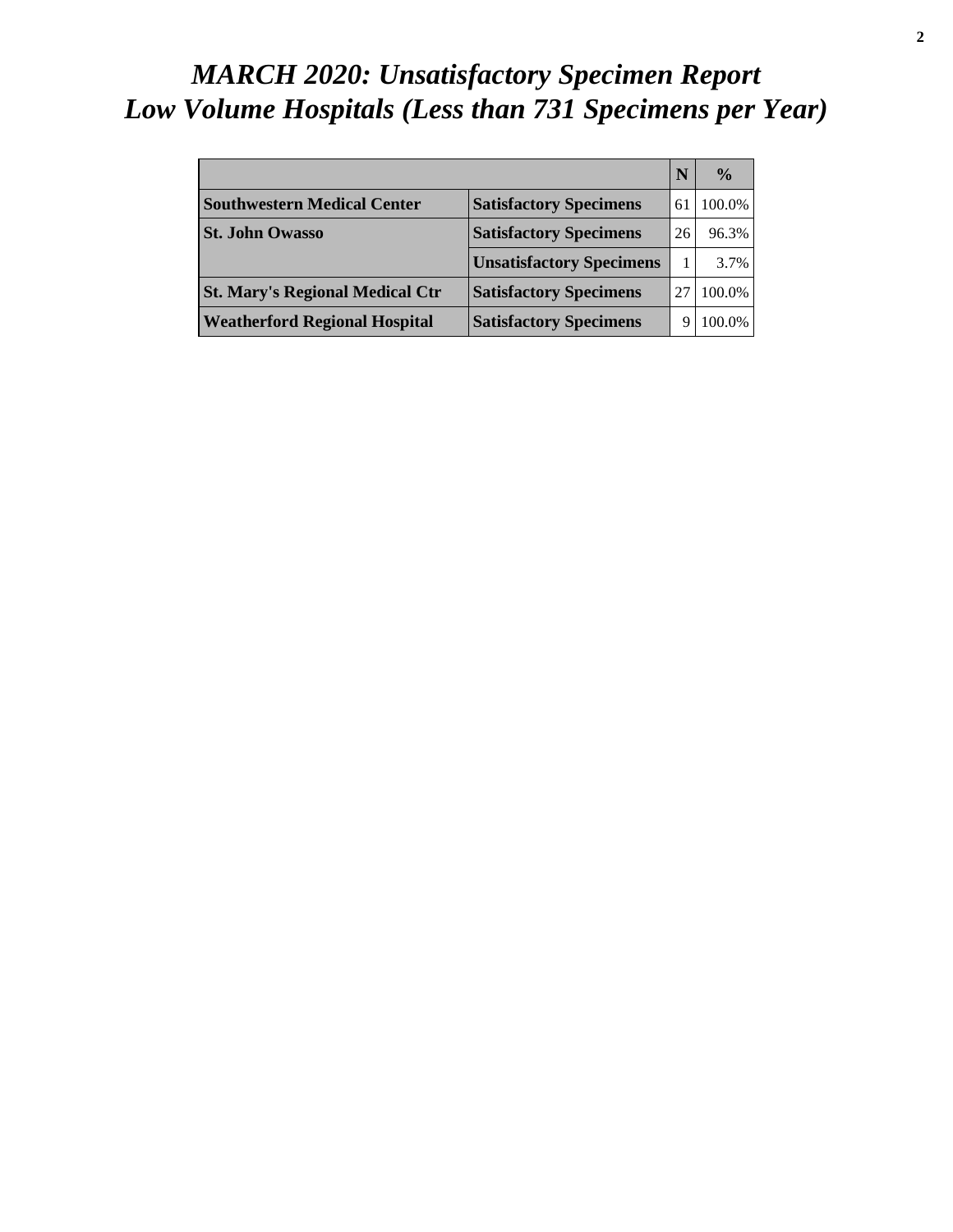#### *MARCH 2020: Unsatisfactory Specimen Report Low Volume Hospitals (Less than 731 Specimens per Year)*

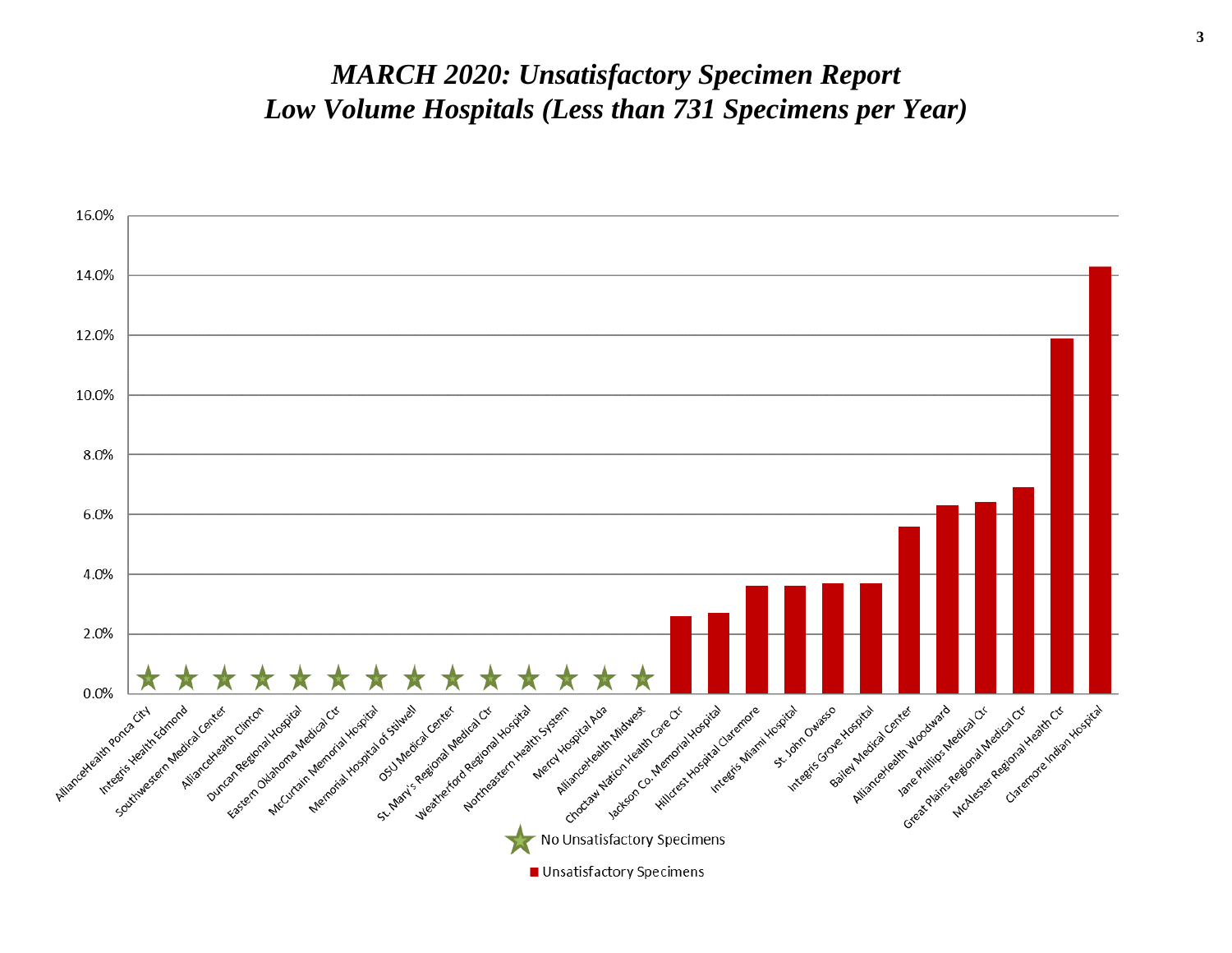# *MARCH 2020: Unsatisfactory Specimen Report Medium Volume Hospitals (731-2499 Specimens per Year)*

|                                          |                                 | N   | $\frac{0}{0}$ |
|------------------------------------------|---------------------------------|-----|---------------|
| <b>AllianceHealth Durant</b>             | <b>Satisfactory Specimens</b>   | 69  | 98.6%         |
|                                          | <b>Unsatisfactory Specimens</b> | 1   | 1.4%          |
| <b>Chickasaw Nation Medical Ctr</b>      | <b>Satisfactory Specimens</b>   | 64  | 98.5%         |
|                                          | <b>Unsatisfactory Specimens</b> | 1   | 1.5%          |
| <b>Comanche Co. Memorial Hosp</b>        | <b>Satisfactory Specimens</b>   | 98  | 96.1%         |
|                                          | <b>Unsatisfactory Specimens</b> | 4   | 3.9%          |
| <b>Hillcrest Hospital South</b>          | <b>Satisfactory Specimens</b>   | 95  | 100.0%        |
| <b>Integris Bass Baptist Health Ctr</b>  | <b>Satisfactory Specimens</b>   | 68  | 98.6%         |
|                                          | <b>Unsatisfactory Specimens</b> | 1   | 1.4%          |
| <b>Integris Canadian Valley Hospital</b> | <b>Satisfactory Specimens</b>   | 70  | 95.9%         |
|                                          | <b>Unsatisfactory Specimens</b> | 3   | 4.1%          |
| <b>Integris Southwest Medical Ctr</b>    | <b>Satisfactory Specimens</b>   | 75  | 100.0%        |
| <b>Lakeside Women's Hospital</b>         | <b>Satisfactory Specimens</b>   | 139 | 99.3%         |
|                                          | <b>Unsatisfactory Specimens</b> | 1   | 0.7%          |
| <b>Mercy Hospital Ardmore</b>            | <b>Satisfactory Specimens</b>   | 60  | 96.8%         |
|                                          | <b>Unsatisfactory Specimens</b> | 2   | 3.2%          |
| <b>Saint Francis Hospital South</b>      | <b>Satisfactory Specimens</b>   | 87  | 98.9%         |
|                                          | <b>Unsatisfactory Specimens</b> | 1   | 1.1%          |
| <b>Saint Francis Muskogee</b>            | <b>Satisfactory Specimens</b>   | 45  | 100.0%        |
| <b>St. Anthony Hospital</b>              | <b>Satisfactory Specimens</b>   | 89  | 91.8%         |
|                                          | <b>Unsatisfactory Specimens</b> | 8   | 8.2%          |
| <b>St. Anthony Shawnee Hospital</b>      | <b>Satisfactory Specimens</b>   | 69  | 95.8%         |
|                                          | <b>Unsatisfactory Specimens</b> | 3   | 4.2%          |
| <b>Stillwater Medical Center</b>         | <b>Satisfactory Specimens</b>   | 55  | 100.0%        |
| <b>WW Hastings Indian Hospital</b>       | <b>Satisfactory Specimens</b>   | 73  | 94.8%         |
|                                          | <b>Unsatisfactory Specimens</b> | 4   | 5.2%          |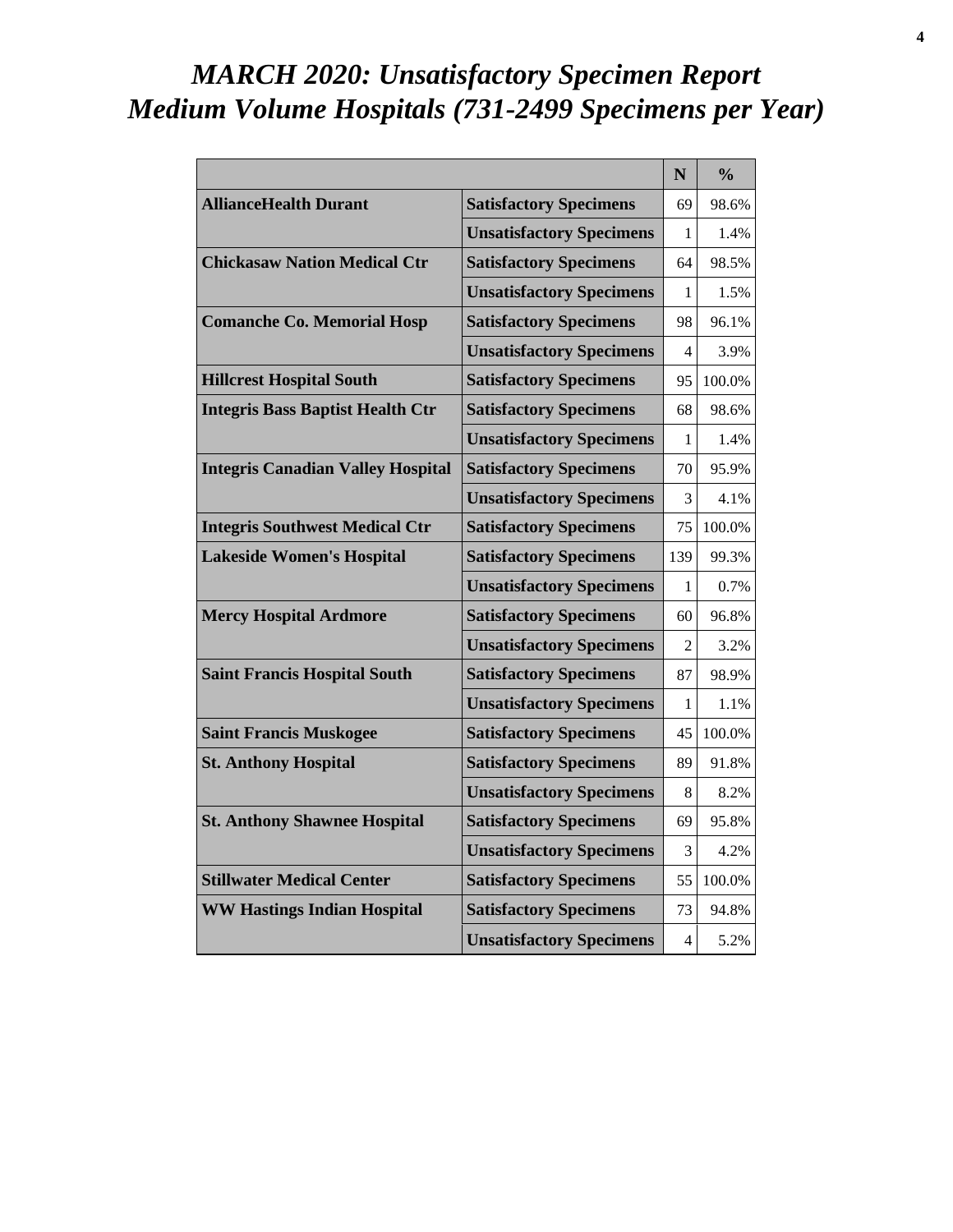#### *MARCH 2020: Unsatisfactory Specimen Report Medium Volume Hospitals (731-2499 Specimens per Year)*

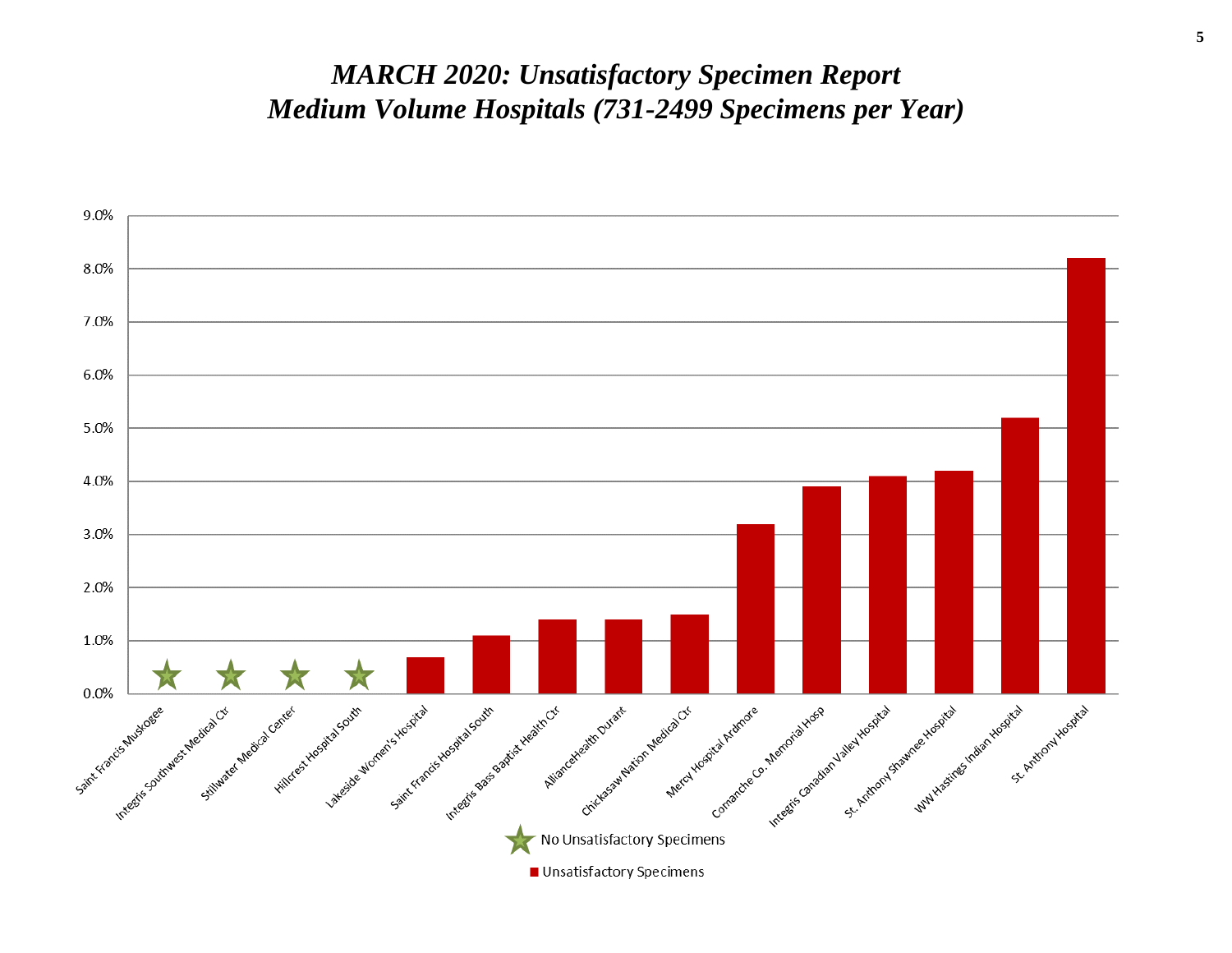# *MARCH 2020: Unsatisfactory Specimen Report High Volume Hospitals (2500 or More Specimens per Year)*

|                                          |                                 | N                           | $\frac{0}{0}$ |
|------------------------------------------|---------------------------------|-----------------------------|---------------|
| <b>Children's Hosp at OU Medical Ctr</b> | <b>Satisfactory Specimens</b>   | 416                         | 98.8%         |
|                                          | <b>Unsatisfactory Specimens</b> | 5                           | 1.2%          |
| <b>Hillcrest Medical Center</b>          | <b>Satisfactory Specimens</b>   | 229                         | 96.2%         |
|                                          | <b>Unsatisfactory Specimens</b> | 9                           | 3.8%          |
| <b>Integris Baptist Medical Ctr-OKC</b>  | <b>Satisfactory Specimens</b>   | 326                         | 99.4%         |
|                                          | <b>Unsatisfactory Specimens</b> | $\mathcal{D}_{\mathcal{L}}$ | $0.6\%$       |
| <b>Mercy Hospital Oklahoma City</b>      | <b>Satisfactory Specimens</b>   | 376                         | 98.2%         |
|                                          | <b>Unsatisfactory Specimens</b> | 7                           | 1.8%          |
| <b>Norman Regional Health System</b>     | <b>Satisfactory Specimens</b>   | 179                         | 98.9%         |
|                                          | <b>Unsatisfactory Specimens</b> | $\mathcal{D}_{\mathcal{L}}$ | 1.1%          |
| <b>Saint Francis Hospital</b>            | <b>Satisfactory Specimens</b>   | 410                         | 97.9%         |
|                                          | <b>Unsatisfactory Specimens</b> | 9                           | 2.1%          |
| <b>St. John Medical Center</b>           | <b>Satisfactory Specimens</b>   | 231                         | 97.5%         |
|                                          | <b>Unsatisfactory Specimens</b> | 6                           | 2.5%          |